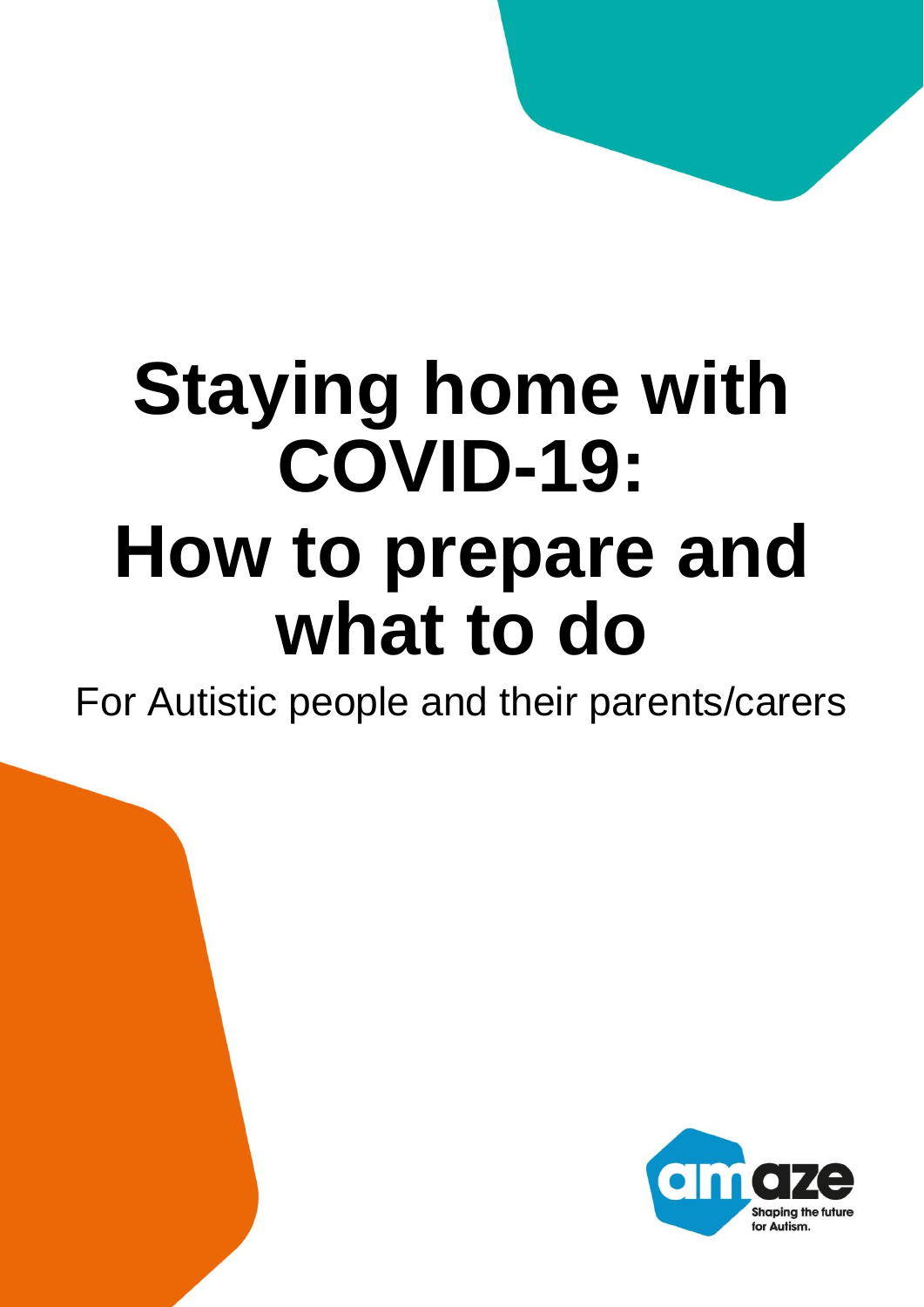## **About this information sheet**

This information sheet helps you plan in case you get sick with coronavirus (COVID-19). It also explains how to keep others in your home safe and what kind of care you will need while sick.

## **Prepare your home**

If you get sick with COVID-19 you need to stay at home and isolate for 7 days.

Make sure you have things ready to look after yourself and feel comfortable.

You will need:

- Drinks and long-lasting foods
- Your usual medications
- Medication that lessens pain (like paracetamol or ibuprofen)
- Thermometer (if available)
- 2 rapid antigen tests per person (including a spare one in case of false negative)
- Nurse-on-call phone number (1300 60 60 24)
- Your doctor's phone number
- Things to keep you entertained, such as toys or games

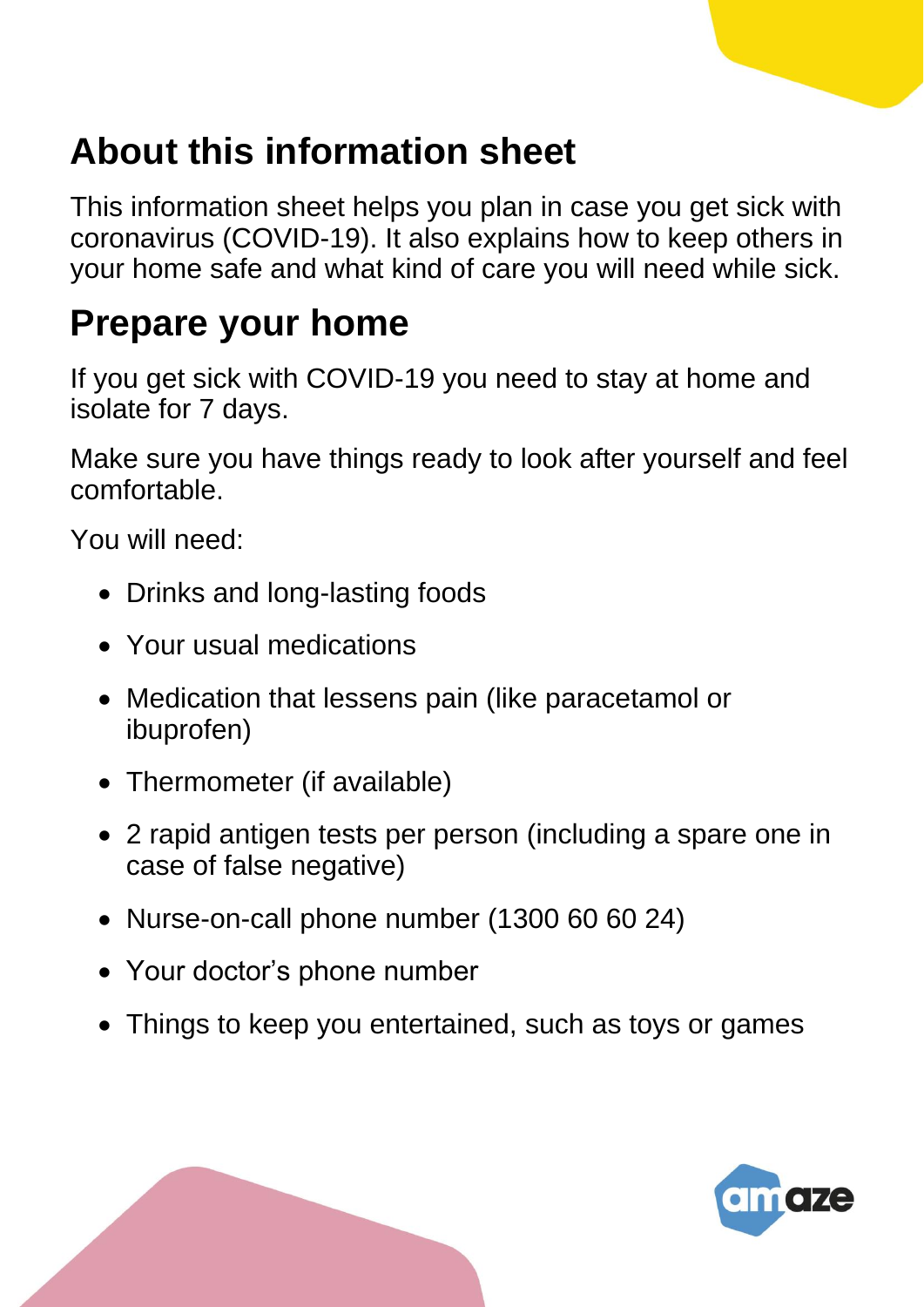

## **Plan your supports**

Make sure you arrange beforehand any support you might need while staying home. For example, would you need support with:

- Delivery of groceries and supplies to your door?
- Daily living tasks?
- Care for your children or dependants?
- Mental health and wellbeing check-ins?
- Transport to medical centres or testing sites?
- Pet care (e.g., food, medications and exercise)?

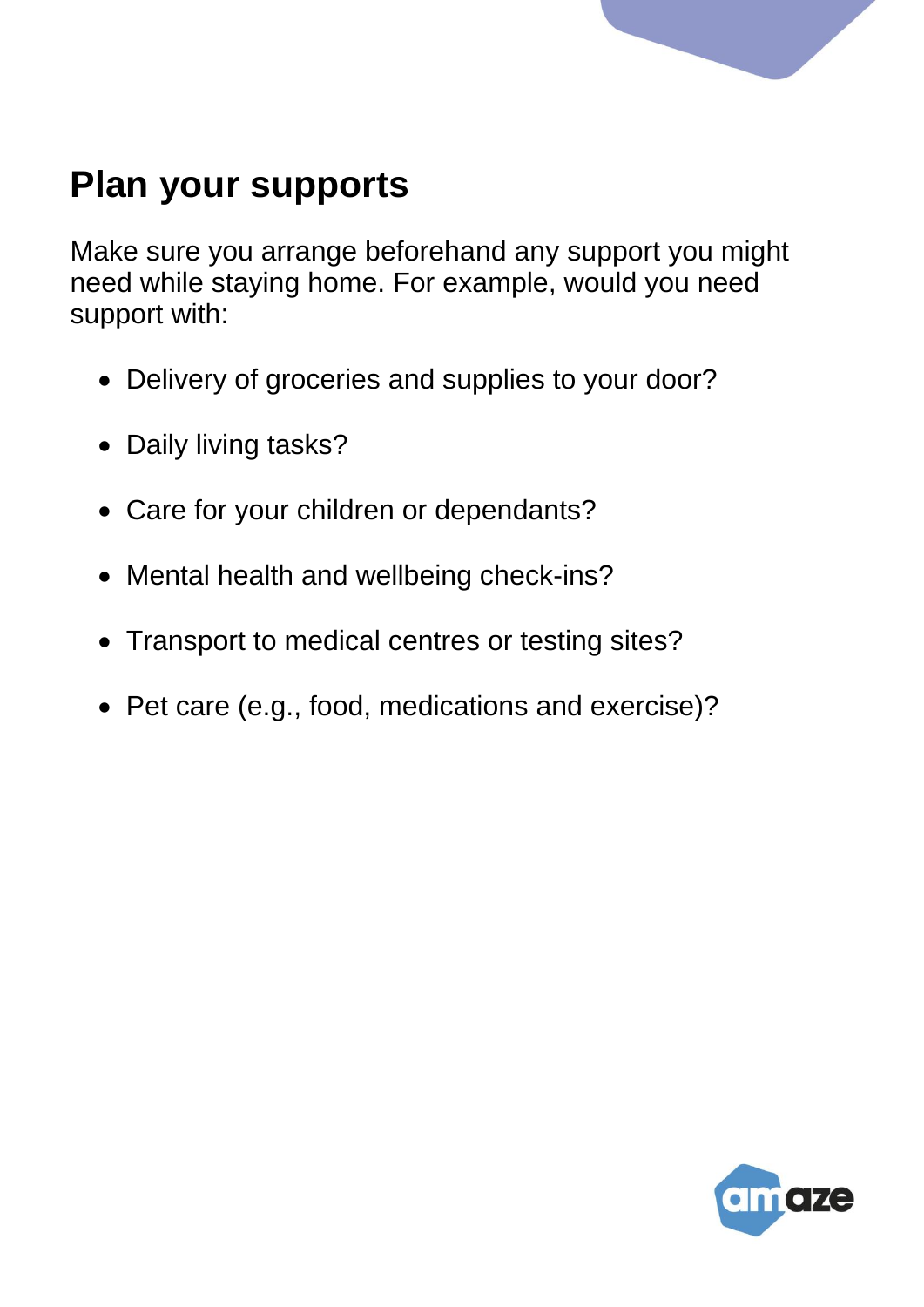## **Keep others safe**

If you are sick with COVID-19 at home, the people you live with can catch it from you and get sick too.

Help stop them from getting sick by:

- Opening windows to allow the air in your room to move around
- Washing your hands and cleaning surfaces you touch
- Wearing a mask when others are with you
- Staying in your room away from others as much as you can

#### **Check and respond to symptoms**

Most people who get sick with COVID-19 feel only a little unwell.

If you get sick with COVID-19, you will need to check how you feel and for symptoms, if you have any.

There are three different symptom levels. Answer the guiding questions below to determine your symptom level and how to act. You should go through all three checklists.

#### **Symptom Level 1**

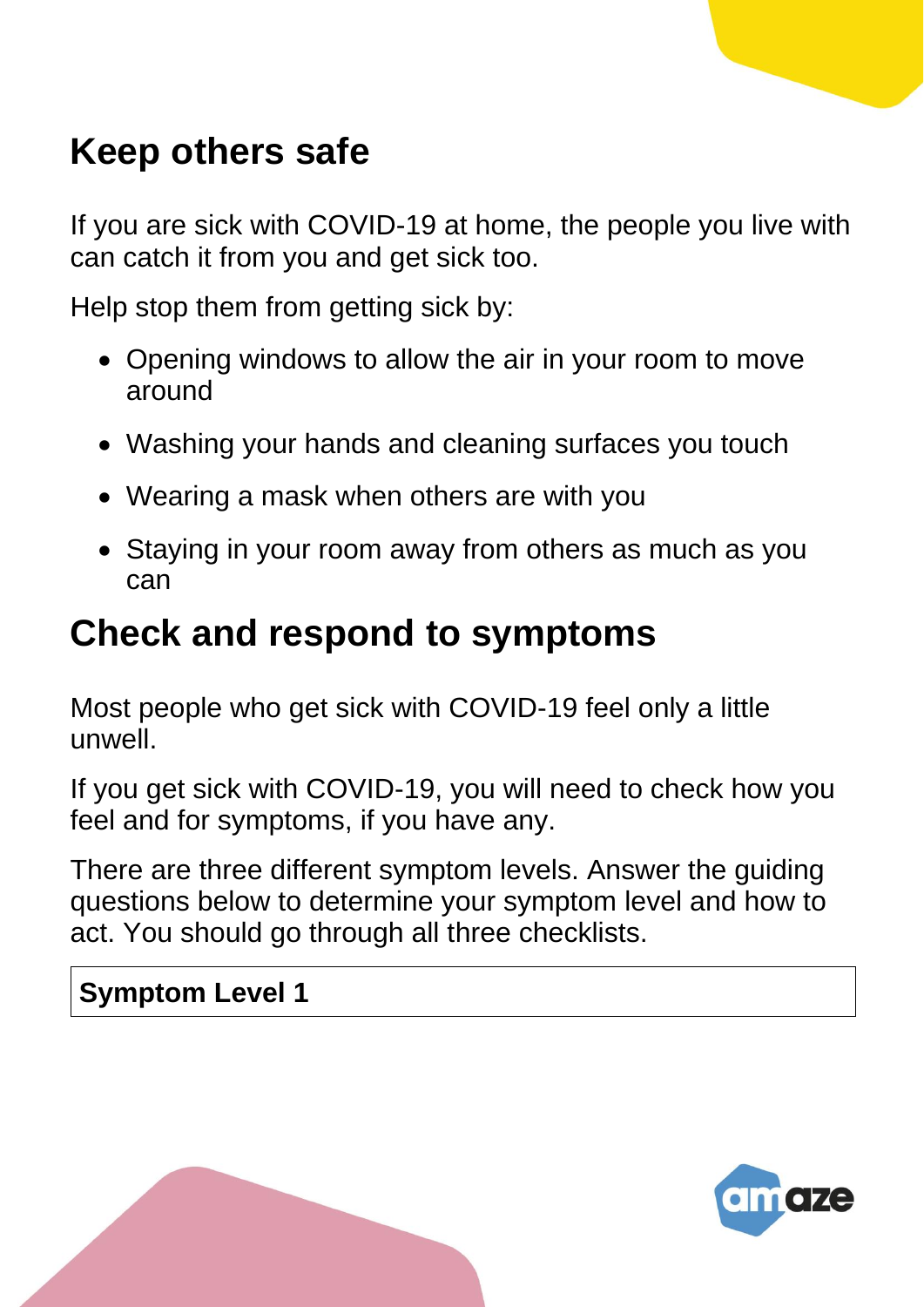

**Do you feel a bit unwell, but okay overall?** For example, are you able to walk around the house and do normal things?

Do you have symptoms only from this list:

- Runny or blocked nose
- Sore throat
- Aches and pains
- Dry cough or coughing up mucous
- Tired
- Headache
- Loss of taste and smell
- Not hungry or feeling sick
- Vomiting or diarrhea
- High temperature (over 38 degrees Celsius)
- Shaking or shivering
- Feeling dizzy
- Mild shortness of breath when walking quickly
- Feeling sad, worried or scared

If the answer is yes, your symptoms are mild.

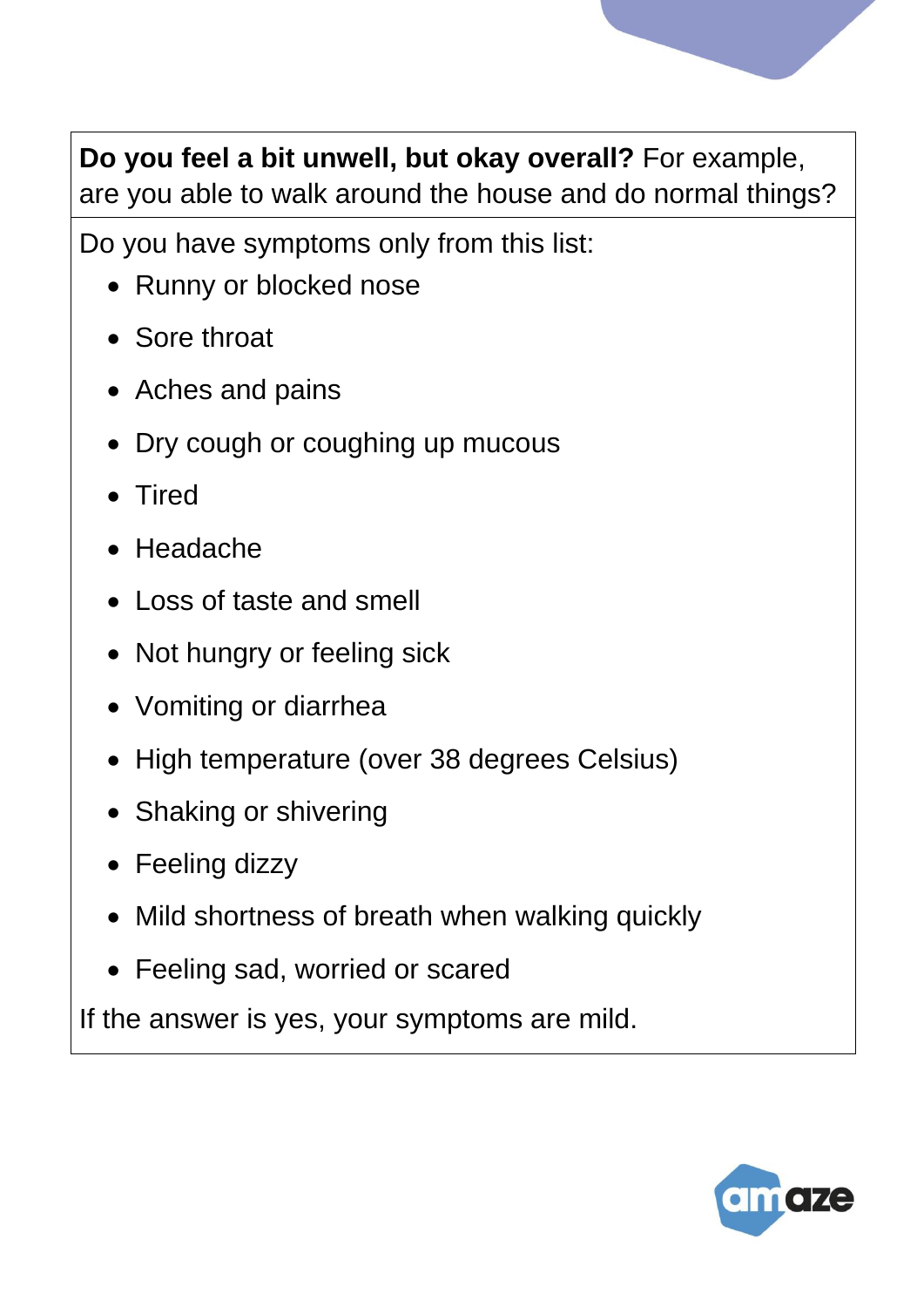**Action:** Continue care at home.

- Rest
- Drink lots of water
- Eat healthy meals
- Keep taking your usual medications
- Drink oral rehydration fluids (like Gastrolyte and Hydralyte). These are special fluids that replace salts and water in your body if you have vomiting or diarrhoea

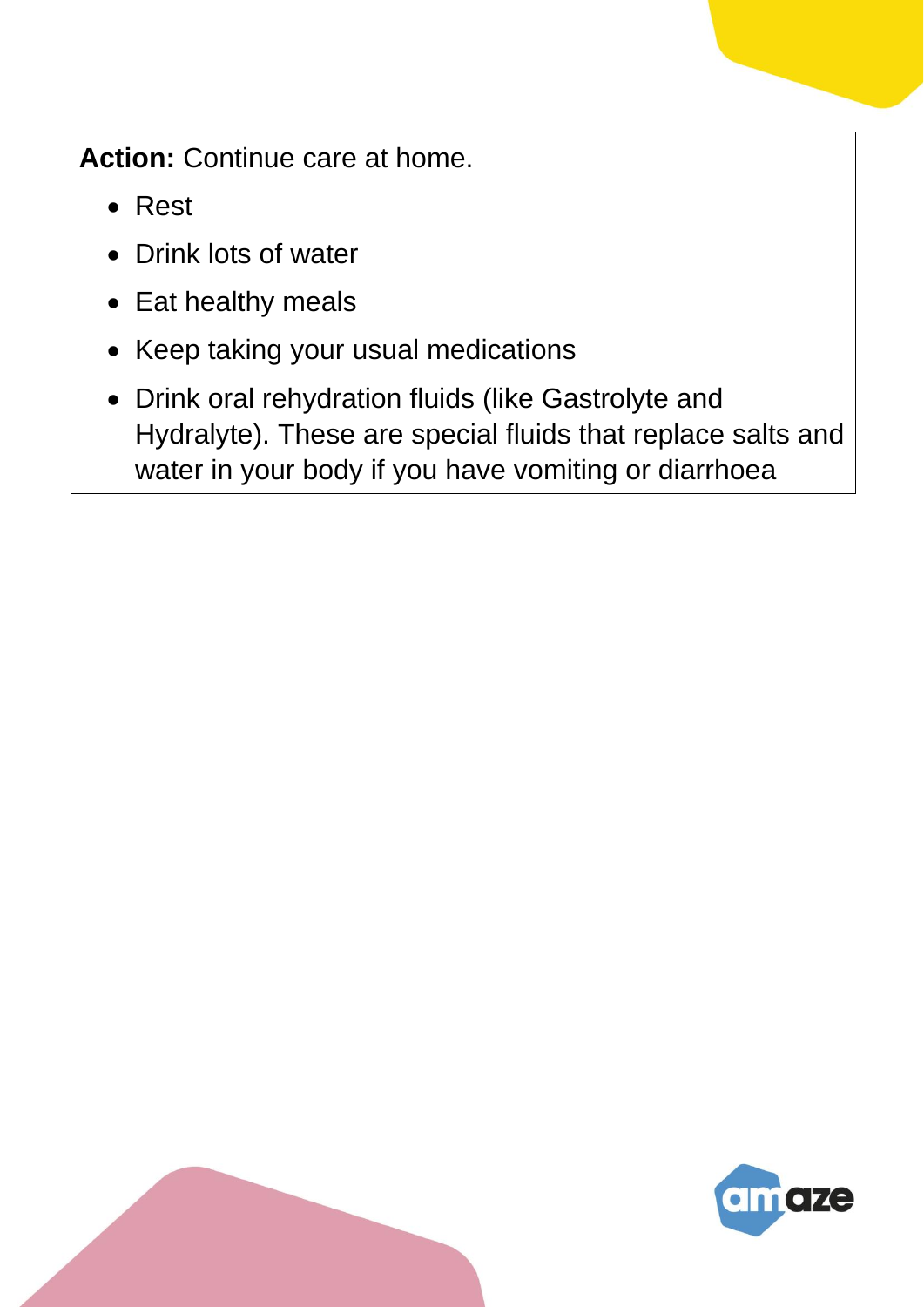

#### **Symptom Level 2**

**Do you feel very unwell and tired?** For example, are you struggling to take care of yourself?

Do you have any of these symptoms:

- A bit short of breath when walking around the house
- Unable to eat anything for more than 24 hours
- Unable to drink anything for more than 12 hours
- Not peeing very often

If the answer is yes, your symptoms are worsening.

**Action:** You need to be on alert.

Contact your doctor or Nurse On-Call (1300 606 024) as soon as possible. They will tell you what to do next.